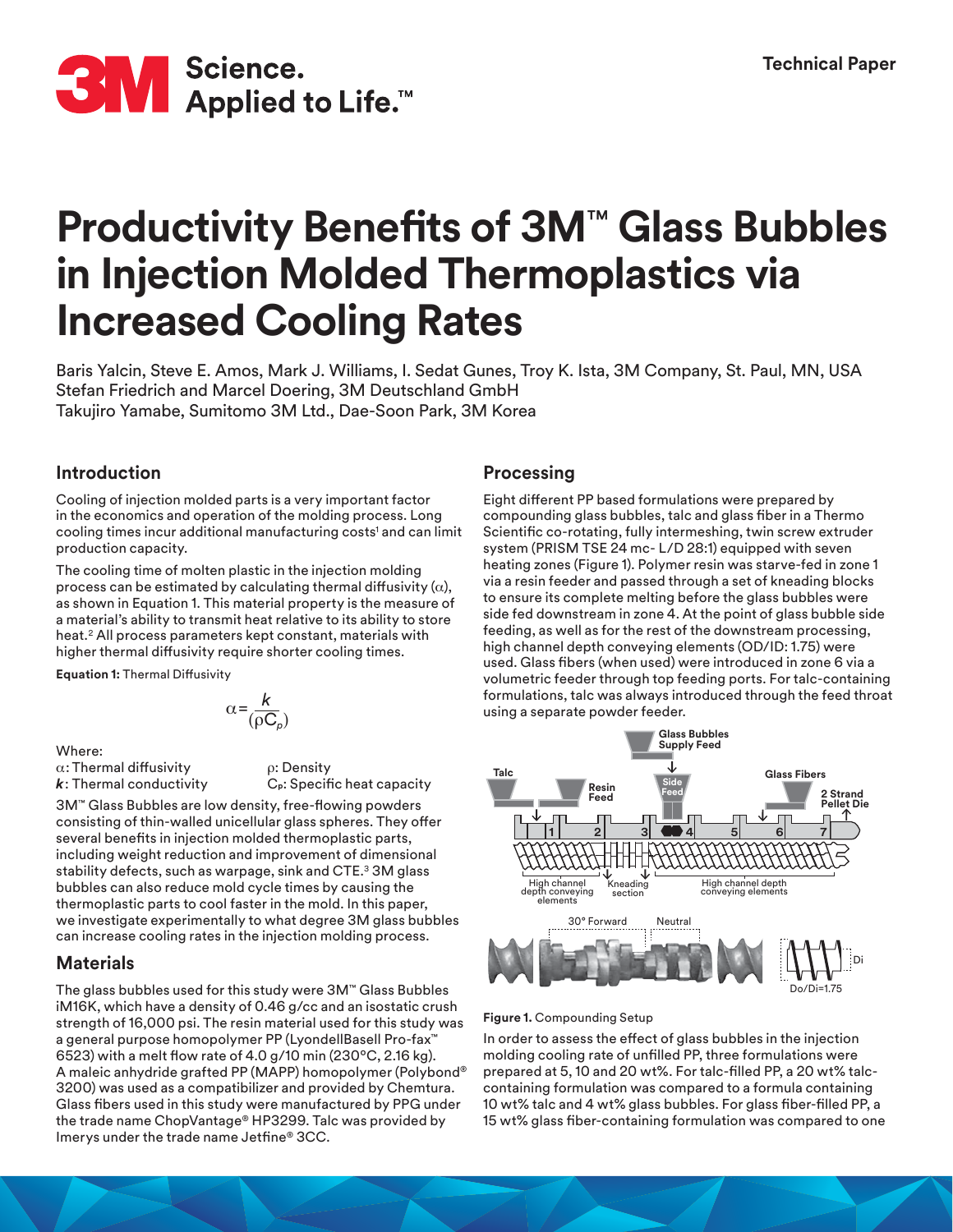formulation with 15 wt% glass fiber and 5 wt% glass bubbles, and another with 18 wt% glass fiber and 7 wt% glass bubbles.

These formulations were chosen as they demonstrate comparable mechanical properties (Appendix A) to the original formula with reduced densities, a key benefit of glass bubbles.

For all samples, zone 1 was cooled with water. The temperatures in zones 2 to 7 were set to 180, 220, 220, 220, 220, and 220ºC respectively. The die temperature was set to 220ºC. The screw rotation speed was set to 250 rpm. The extrudate was cooled in a water bath and pelletized.

All samples were molded using a BOY 22D injection molding machine with a 28 mm general purpose barrel and screw manufactured by Boy Machines Inc. A standard ASTM mold with cavities for tensile, flex and impact bar was used for all molded parts. Barrel zones 1 to 4 were set to 430ºF (220ºC). The mold temperature was set to 135ºF (57ºC). The cooling time was set to 16 seconds.

# **Temperature Monitoring**

Temperature images of the molded samples were taken using a FLIR Systems ThermaCAM™ P65 camera and analyzed by FLIR QuickReport software. Images were always taken at precisely 15 seconds; this interval included mold opening time, part ejection and placement of the ejected part in front of the camera in a marked location, as shown in Figure 2. This ensured that all parts experienced the same cooling history before their thermal images were taken.



**Figure 2.** Setup for taking thermal images after part ejection



**Figure 3.** Area average temperature selection on the tensile bar

An area average temperature was determined on each tensile bar as shown in Figure 3. An average of 10 tensile bars was taken for each formulation. Since thermal imaging cameras work on the principal of thermal emissivity, it was necessary to take into account the thermal emissivity of molded parts for each formulation. This was done by adjusting the thermal emissivity parameter on the IR camera to match the temperature shown on a black material with a known thermal emissivity at 135ºF. The black material was an adhesive tape which was placed on one side of the tensile bar with mirror symmetry as shown in Figure 4. Thermal emissivity results are shown in Table 1.

**Table 1:** Thermal emissivity (TE) of injection molded parts with different filler compositions

| <b>Formulation</b>                              | ΤE   |
|-------------------------------------------------|------|
| Unfilled PP                                     | 0.97 |
| PP with 5 wt% Glass Bubbles                     | 0.95 |
| PP with 10 wt% Glass Bubbles                    | 0.95 |
| PP with 20 wt% Glass Bubbles                    | 0.95 |
| PP with 20 wt% Talc                             | 0.91 |
| PP with 10 wt% Talc, 4 wt% Glass Bubbles        | 0.94 |
| PP with 15 wt% Glass Fiber                      | 0.92 |
| PP with 15 wt% Glass Fiber, 5 wt% Glass Bubbles | 0.94 |
| PP with 18 wt% Glass Fiber, 7 wt% Glass Bubbles | 0.95 |



Setup showing adhesive tape with a known thermal emissivity on the tensile bars in order to determine thermal emissivity of parts with different formulations.

**Figure 4.** Adhesive Tape Setup for Thermal Emissivity Adjustment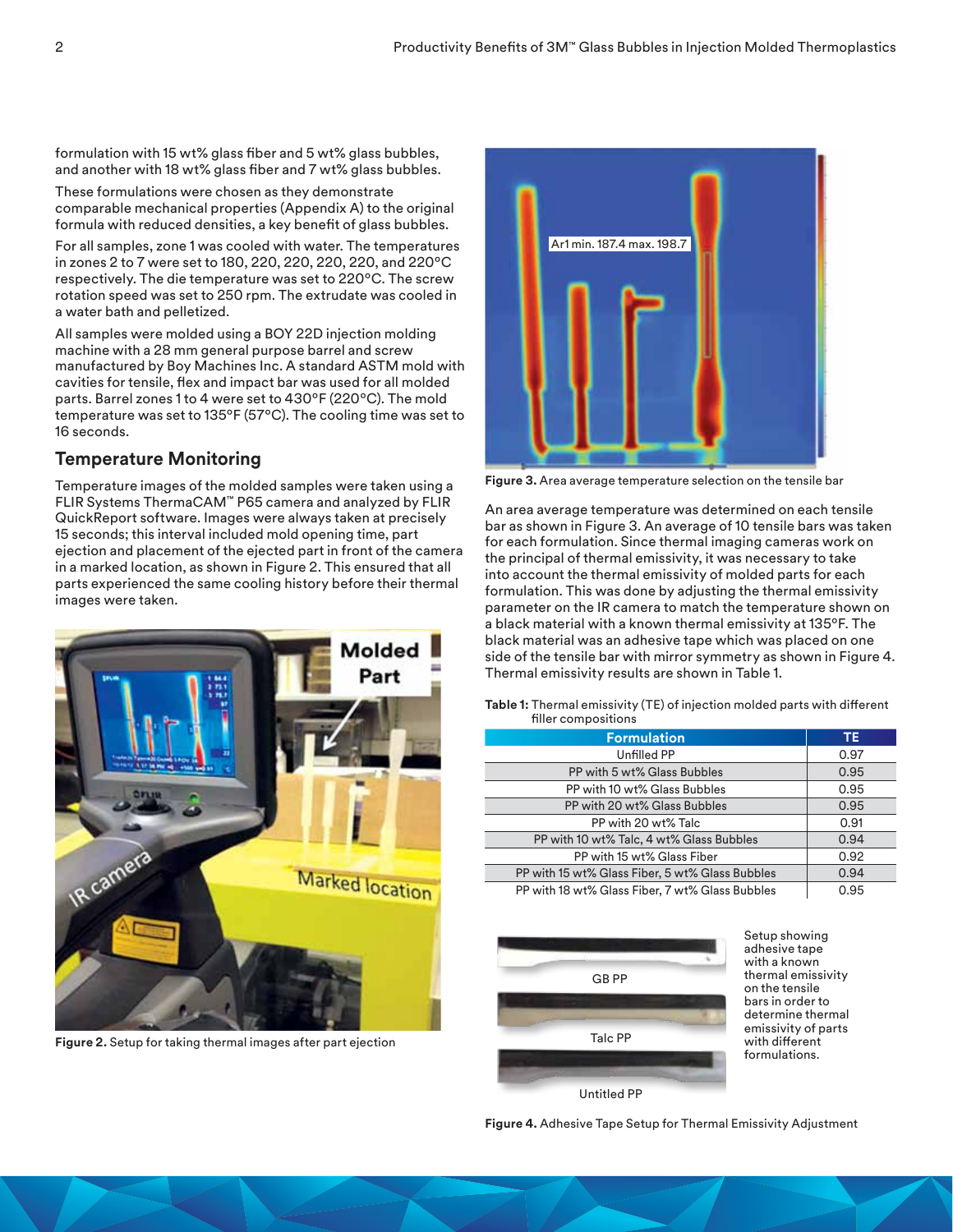## **Mechanical Properties**

Though not the main focus of this study, mechanical properties were measured in order to demonstrate that formulations containing 3M glass bubbles show comparable, if not improved, mechanical properties at lower densities compared to their counterpart formulations without glass bubbles.

Mechanical properties of the injection molded composites were measured using ASTM standard test methods listed in Table 2, and are detailed in Appendix A. An MTS frame with a 5kN load cell and tensile and three point bending grips were used for tensile and flexural properties, respectively. A Tinius Olsen model IT503 impact tester and its specimen notcher were used to measure the Notched Izod impact strength of the molded parts at room temperature.

#### **Table 2:** Property Test Methods

| <b>Test (Units)</b>                      | Abbr.     | ASTM#   |
|------------------------------------------|-----------|---------|
| Tensile Modulus (MPa)                    | ТM        | D-638   |
| Tensile Strength at Yield (MPa)          | TS        | D-638   |
| Elongation at Break (%)                  | EL        | D-638   |
| Notched Izod Impact (J/m)                | <b>NI</b> | $D-256$ |
| Flexural Modulus (MPa)                   | FM        | D-790   |
| Flexural Strength at Yield (MPa) Bubbles | FS        | $D-790$ |

**Density of Injection Molded Parts:** a Micromeritics AccuPyc™ 1330 Helium Gas Pycnometer was used to measure density for all samples.

## **Results**

Thermal images of unfilled PP and glass bubble-filled PP molded parts are shown in Figure 5. The temperature of the ejected parts is reduced from 90ºC to 68ºC when the loading of 3M™ Glass Bubbles iM16K (0.46 g/cc) is increased from 0 to 20wt%, demonstrating that the parts cool faster with glass bubbles. Figure 6 shows that there is quite a linear relationship between the weight percent of glass bubble loading and the temperature of the ejected part. The reduction in temperature is roughly 1.1ºC per each wt% of glass bubbles added into the formulation.



**Figure 5.** Thermal images and area average temperatures of molded parts: unfilled PP and glass bubble-filled PP at various loadings



**Figure 6.** Area average temperatures of the PP molded parts after ejection as a function of glass bubble loading

Likewise, the temperature of the ejected molded part decreases from 88ºC to 79ºC with 5 wt% glass bubbles in a 15 wt% glass fiber formulation, as shown in Figure 7. The temperature further reduces to 74ºC when the part is reformulated to contain 18 wt% glass fiber and 7 wt% glass bubbles.



**Figure 7.** Thermal images and area average temperatures of glass fiber-filled PP molded parts at various loadings of glass bubbles.

Similar observations are true for PP-talc compositions, though with a lesser effect on cooling. When a polypropylene part containing 20 wt% talc is reformulated to 10 wt% talc and 4 wt% glass bubbles, the temperature of the part is reduced from 83.3 to 80ºC (see Figure 8).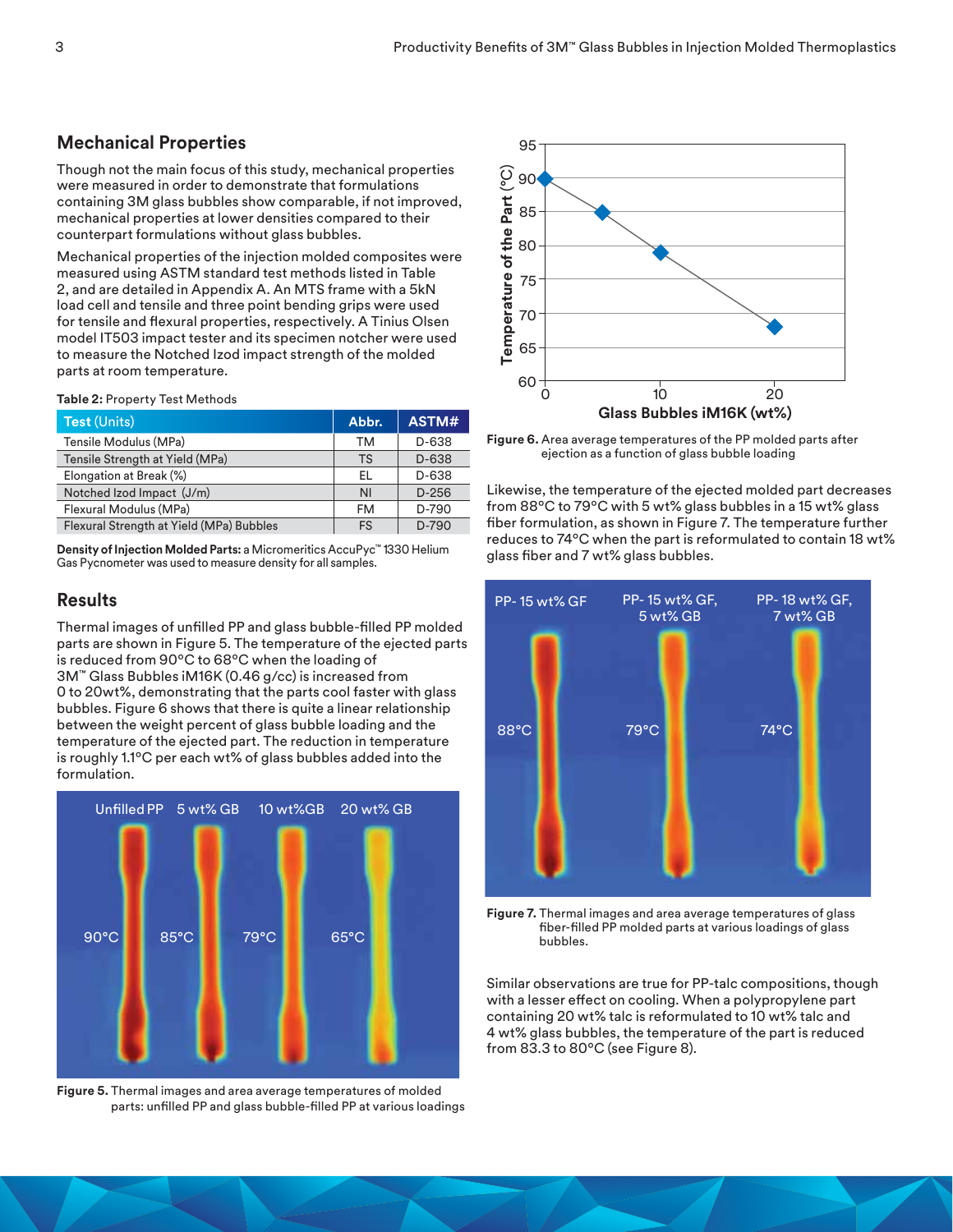

**Figure 8:** Thermal images and area average temperatures of talc-filled PP molded parts, with and without glass bubbles

The increased cooling observed in formulations containing 3M glass bubbles can be explained by the effect of glass bubbles on the thermal diffusivity of the part (Equation 1). An increased glass bubble weight fraction decreases composite density and composite specific heat capacity, which in turn increases thermal diffusivity and hence cooling rates. Composite density decreases because glass bubbles are lower in density than polymers. Composite specific heat capacity decreases because the specific heat capacity of glass (~750 J/kg K) is lower than that of most thermoplastic materials (1500 to 3500 J/kg K).

Glass bubbles also influence thermal conductivity, which has a proportional effect on thermal diffusivity. Fillers with high thermal conductivity increase composite thermal conductivity and hence the thermal diffusivity of the parts. Glass bubbles of very low densities (0.12 to 0.38) decrease thermal conductivity of PP, which has a thermal conductivity of about 0.21 W/mK. However, due to strength requirements, glass bubbles with densities between 0.46 and 0.6 g/cc are typically used in injection molding processes. At this density range, glass bubbles have a neutral to minimal effect on the thermal conductivity of PP.

Transfer of heat between the plastic and the mold is typically governed by the transient heat conduction (Equation 2) where t is time, T is temperature and z is the thickness of the part.

**Equation 2:** Transient Heat Conduction

$$
\frac{\partial T}{\partial t} = \alpha \frac{\partial^2 T}{\partial z^2}
$$

This equation can be solved analytically for simple geometries such as plates and rods to provide cooling time as a function of melt, coolant (mold) and ejection temperatures. For plates, the theoretical minimum cooling time is as shown in Equation 3.

**Equation 3:** Theoretical Cooling Time for an Injection Molded Plate

$$
t_c = \frac{h^2}{\pi^2 \alpha} \ln \left| \frac{4}{\pi} \frac{T_{melt} - T_{mold}}{T_{eject} - T_{mold}} \right|
$$

**Where** 

**h**: thickness of the part α: Thermal diffusivity of the part T: Temperature

Using the temperature of the melt (220ºC) and the mold (57ºC), ejection temperatures of the parts (90, 85, 79, and 68ºC for 0, 5, 10 and 20 wt% glass bubbles, respectively), part thickness (3.13 mm) and cooling time (16 sec), thermal diffusivity was calculated from Equation 3, as shown in Table 3.

| Table 3: Thermal Diffusivity of Glass Bubble-Filled PP Composites |
|-------------------------------------------------------------------|
| in mm <sup>2</sup> /s at RT calculated from Equation 3            |

|                                           | No GB |       |       | 5 wt% GB 10 wt% GB 20 wt% GB |
|-------------------------------------------|-------|-------|-------|------------------------------|
| Thermal<br>Diffusivity from<br>Equation 3 | 0.114 | 0.124 | 0.139 | 0.182                        |

In order to determine the minimum cooling time necessary to reach the same ejection temperature of 90ºC, Equation 3 was used with experimental thermal diffusivity values for each formulation, i.e. 5, 10 and 20 wt%.

| <b>Table 4:</b> Calculated cooling time to reach an eject temperature of $90^{\circ}$ C |
|-----------------------------------------------------------------------------------------|
| as a function of glass bubble loading                                                   |

|                           | <b>No GB</b> |      |      | 5 wt% GB 10 wt% GB 20 wt% GB |
|---------------------------|--------------|------|------|------------------------------|
| Cooling time<br>(seconds) | 16           | 14.7 | 13.1 | 10                           |
| % Reduction               |              | 8.2  | 18   | 37                           |

We can see in Table 4 that cooling times could be reduced up to 37% by the addition of glass bubbles.

Similarly, glass bubbles increase thermal diffusivity in glass fiberfilled and talc-filled PP formulations, as calculated with Equation 3 using experimentally determined "eject temperatures" of molded parts.

**Table 5:** Thermal Diffusivity and calculated cooling time to reach an eject temperature of 88ºC as a function of glass bubble loading in glass fiber-filled PP formulations

|                                             | <b>PP-15 wt%</b><br><b>GF</b> | <b>PP-15 wt%</b><br><b>GF/5 wt%</b><br>GB | <b>PP-18 wt%</b><br>GF/7 wt% GB |
|---------------------------------------------|-------------------------------|-------------------------------------------|---------------------------------|
| Thermal diffusivity<br>(mm <sup>2</sup> /s) | 0.118                         | 0.139                                     | 0.155                           |
| Cooling time<br>(seconds)                   | 16                            | 13.5                                      | 12.15                           |
| % Reduction                                 |                               | 15.3                                      | 24                              |

**Table 6:** Thermal Diffusivity and calculated cooling time to reach an eject temperature of 83.3ºC as a function of glass bubble loading in talc-filled PP formulations

|                                          | <b>PP-20 wt% GF</b> | <b>PP-10 wt% Talc/4</b><br>$wt\%$ GB |
|------------------------------------------|---------------------|--------------------------------------|
| Thermal diffusivity (mm <sup>2</sup> /s) | 0.18                | 0.136                                |
| Cooling time (seconds)                   | 16                  | 15                                   |
| % Reduction                              |                     |                                      |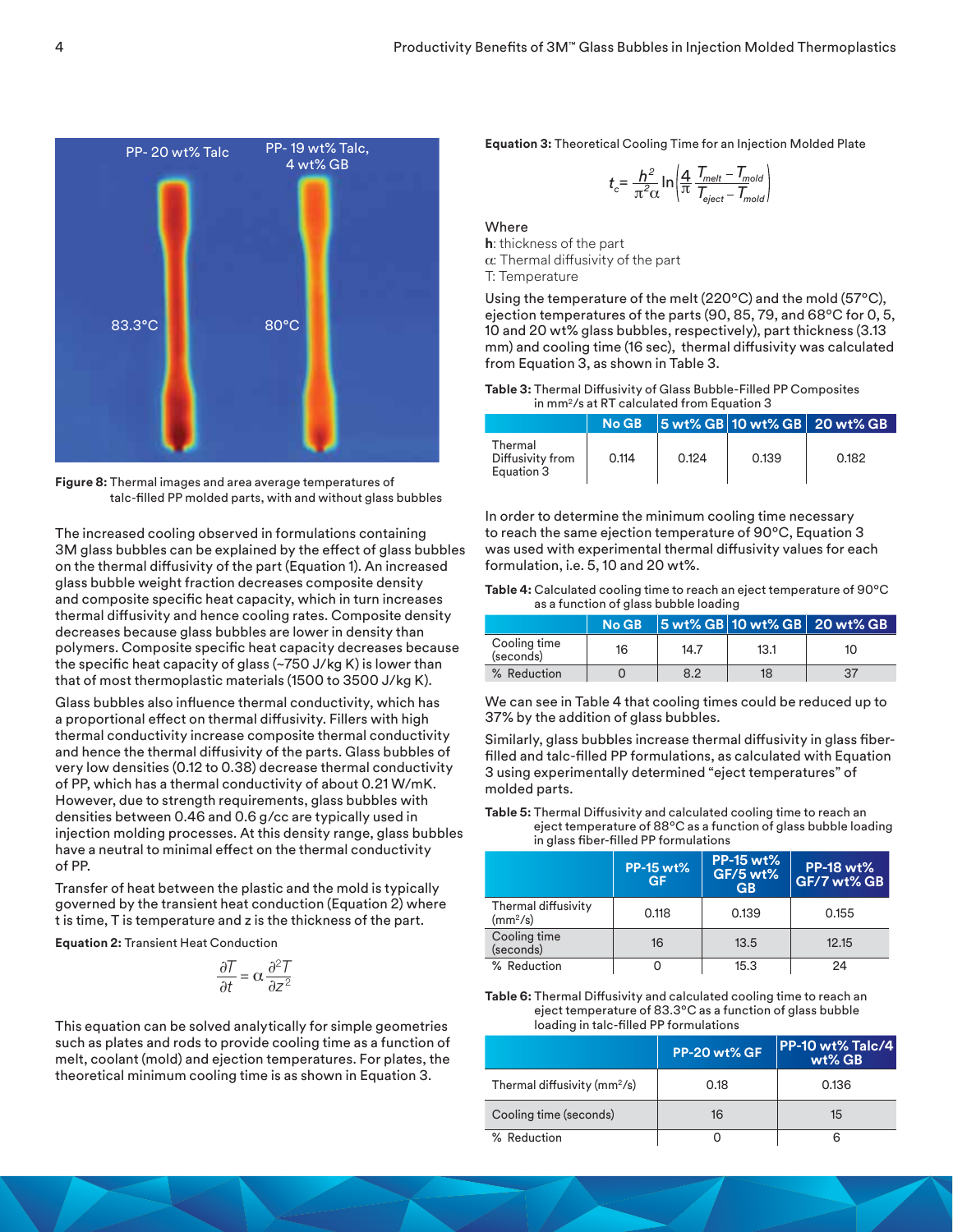# **Conclusions**

As demonstrated by thermal imaging experiments, 3M™ Glass Bubbles improve cooling rates of injection molded polypropylene parts as well as glass fiber and talc based PP composites.

These experimental results show that glass bubbles could reduce cooling times by as much as 37% in unfilled polypropylene at 20 wt% loading.

In glass fiber-filled formulations, cooling time reductions as high as 25% were observed when glass fiber and glass bubble loadings were increased. The smallest cooling time reduction was seen in formulations containing talc; this is possibly due to talc's high thermal conductivity, which increases the thermal diffusivity and cooling efficiency of the parts.

All formulations were shown to have comparable, if not improved, mechanical properties in addition to reductions in density.

## **References**

- 1. D. Kazmer. "Injection Mold Design Engineering: Ch. 3 Cooling System Design." Hanser Verlag: 2007.
- 2. E. Marín. "The role of thermal properties in periodic

time-varying phenomena." Eur. J. Phys. 28: 429–445. 2007.

3. Steve E. Amos, Baris Yalcin, Andrew D'Souza, I. Sedat Gunes. "'Plug-and-Play' Weight Reduction Solution by Hollow Glass Microspheres." Technical Paper Issued by 3M Company in Jan. 2012.

# **Appendix A. Mechanical Properties**

**Table A1:** Properties of general purpose homopolymer PP-Glass Bubble composite (Figure 5 samples)

|                                            | <b>Formula 1</b><br><b>Formula 2</b> |      | <b>Formula 3</b> |       |           |      |
|--------------------------------------------|--------------------------------------|------|------------------|-------|-----------|------|
|                                            | <b>PP</b>                            |      | PP-GB10-M        |       | PP-GB20-M |      |
|                                            | $wt\%$                               | vol% | $wt$ %           | vol%  | $wt\%$    | vol% |
| <b>PP-General Purpose</b>                  | 100                                  | 100  | 87               | 80.6  | 76        | 65.8 |
| <b>Glass Bubbles</b><br>iM <sub>16</sub> K |                                      |      | 10               | 16.65 | 20        | 30.8 |
| <b>MAPP</b>                                |                                      |      | 3                | 2.75  | 4         | 3.4  |
| Density (g/cc)                             | 0.9                                  |      | 0.835            |       | 0.785     |      |
| TS @ RT                                    | 30                                   |      | 29.8             |       |           | 28.7 |
| TS @ 90°C                                  | 10.1                                 |      | 11.6             |       |           | 13.5 |
| TM @RT                                     |                                      | 1195 | 1513             |       | 1830      |      |
| TM @ 90°C                                  |                                      | 162  | 230              |       | 300       |      |
| FS @RT                                     | 37.9                                 |      | 44.3             |       | 49.2      |      |
| FM @1% secant                              | 1063                                 |      | 1486             |       | 1740      |      |
| NI @ RT                                    | 38.5                                 |      | 34.8             |       | 30.3      |      |
| MI                                         | 5.8                                  |      | 0.835            |       | 2.6       |      |

| PP-Glass Fiber-Glass Bubble composite (Figure 7 samples) |                                      |      |        |      |                  |      |
|----------------------------------------------------------|--------------------------------------|------|--------|------|------------------|------|
|                                                          | <b>Formula 2</b><br><b>Formula 1</b> |      |        |      | <b>Formula 3</b> |      |
|                                                          | $wt\%$                               | vol% | $wt$ % | vol% | wt%              | vol% |
| <b>PP-General Purpose</b>                                | 85                                   | 94   | 77     | 80.9 | 72               | 75.7 |
| GF-3299                                                  | 15                                   | 6    | $15\,$ | 5.6  | 18               | 6.7  |
| Glass Bubbles<br>iM <sub>16</sub> K                      |                                      |      | 5      | 10.4 | 7                | 14.5 |
| <b>MAPP</b>                                              | -                                    |      | 3      | 3.1  | 3                | 3.1  |
| Density (g/cc)                                           | 1.001                                |      | 0.953  |      | 0.956            |      |
| TS @ RT                                                  | 53.7                                 |      |        | 50   |                  | 56   |
| TS @ 90°C                                                | 23.5                                 |      | 22.5   |      |                  | 24.4 |
| TM @RT                                                   | 2565                                 |      | 2500   |      | 2700             |      |
| TM @ 90°C                                                | 703                                  |      | 645    |      | 723              |      |
| FS @ RT                                                  | 70                                   |      | 65     |      | 74               |      |
| FM @1% secant                                            | 1750                                 |      | 1890   |      | 2170             |      |
| NI@RT                                                    |                                      | 52   | 51     |      | 59               |      |
| MI                                                       | 4.7                                  |      | 3.6    |      | 2.7              |      |

#### **Table A3:** Properties of general purpose homopolymer PP-Talc-Glass Bubble composite (Figure 8 samples)

|                           |                  | <b>Formula 1</b> | Formula 2      |                      |  |  |
|---------------------------|------------------|------------------|----------------|----------------------|--|--|
|                           | <b>PP-T20</b>    |                  |                | <b>PP-T10 GB4 -M</b> |  |  |
|                           | wt%              | vol%             | wt $%$         | vol%                 |  |  |
| <b>PP-General Purpose</b> | 80               | 92.5             | 83             | 85.5                 |  |  |
| Glass Bubbles iM16K       |                  |                  | $\overline{4}$ | 8                    |  |  |
| Talc                      | 20               | 7.5              | 10             | 3.4                  |  |  |
| <b>MAPP</b>               |                  |                  | 3              | 3.1                  |  |  |
| Density (g/cc)            | 1.046            |                  | 0.943          |                      |  |  |
| TS @ RT                   | 31.7             |                  | 32.7           |                      |  |  |
| TS @ 90°C                 | 12.5             |                  |                | 13.5                 |  |  |
| $EL(\%)$                  | 10 <sup>10</sup> |                  | 12             |                      |  |  |
| TM @RT                    | 2110             |                  | 1835           |                      |  |  |
| TM @ 90°C                 |                  | 270              | 250            |                      |  |  |
| FS @RT                    | 49               |                  |                | 50                   |  |  |
| FM @1% secant             |                  | 1650             |                | 1620                 |  |  |
| NI @ RT                   | 32<br>39         |                  |                |                      |  |  |

# **Table A2:** Properties of general purpose homopolymer